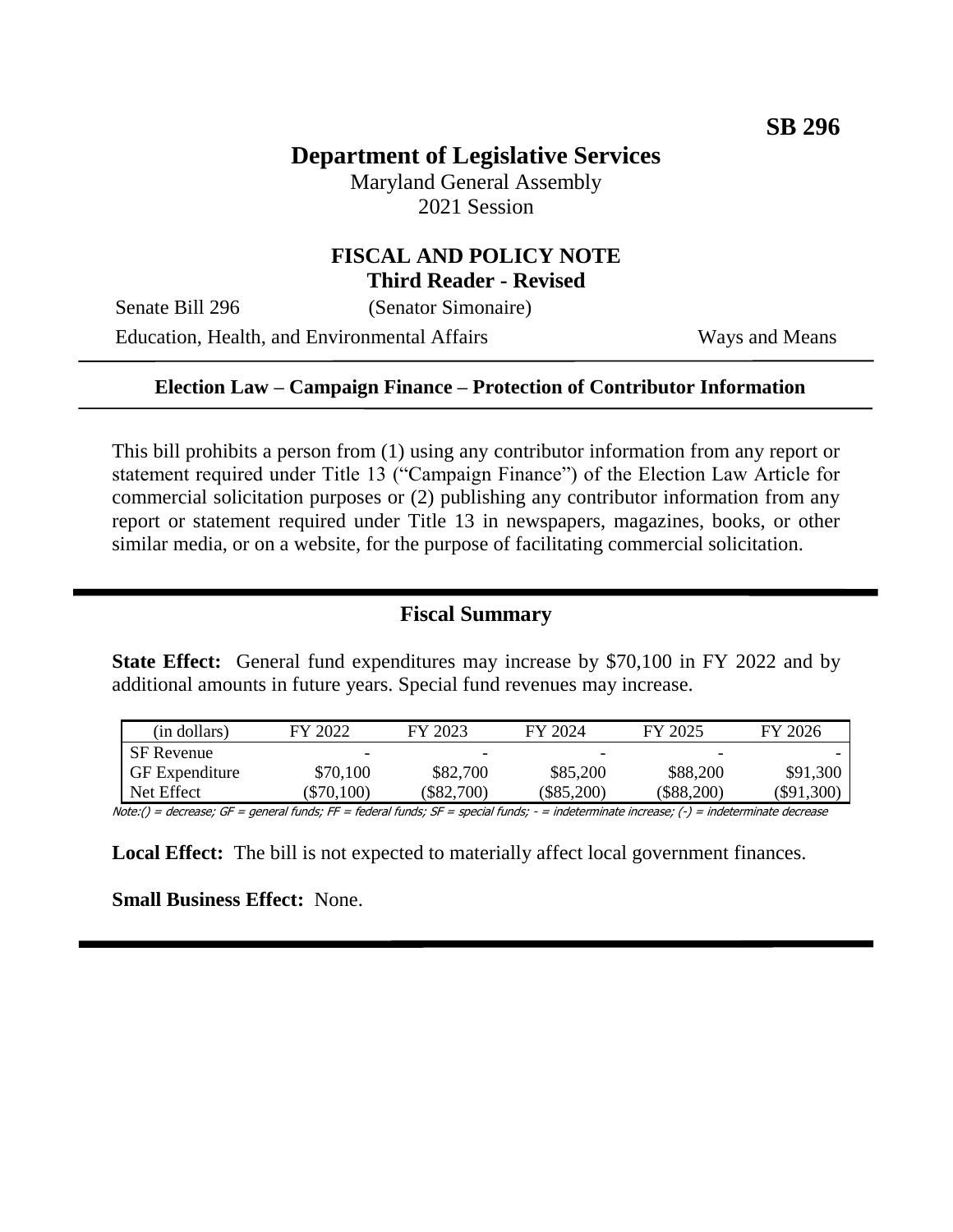# **Analysis**

### **Current Law:**

### *Campaign Finance Reporting*

Unless otherwise expressly authorized by law, all campaign finance activity for an election under the Election Law Article of the Annotated Code must be conducted through a campaign finance entity (defined as a political committee established under Title 13 of the Election Law Article). An individual may not file a certificate of candidacy or a declaration of intent until the individual establishes, or causes to be established, an authorized candidate campaign committee (a campaign finance entity authorized by the candidate to promote the candidate's candidacy). For each election in which a campaign finance entity participates, it generally must file campaign finance reports at various times prior to and after the primary and general elections, as well as an annual report. The reports must contain information required by the State Board of Elections (SBE) with respect to all contributions received and all expenditures made by or on behalf of the campaign finance entity during a reporting period.

### *Filing and Disclosure of Campaign Finance Reports*

Campaign finance reports required to be filed with SBE generally must be submitted using an electronic storage medium, and in a format, that SBE approves. SBE is required to make the campaign finance reports that are maintained in an electronic storage format widely and easily accessible to the public.

**State Expenditures:** General fund expenditures may increase by \$70,093 in fiscal 2022, which accounts for the bill's October 1, 2021 effective date. This estimate reflects the cost for the Office of the State Prosecutor, which handles prosecutions of State election law violations, to potentially hire an investigator to perform investigative work needed to enforce the bill. It is unclear how many violations of the bill there may be, but investigating violations is expected to require a significant amount of work to gather the evidence to prove that commercial solicitations are originating from contributor information and not other information. The estimate includes a salary, fringe benefits, one-time start-up costs, and ongoing operating expenses. The estimate assumes that enforcement of the bill is based on complaints. If active enforcement is undertaken, additional expenditures may be incurred for software to identify potential violations.

| 1.0      |
|----------|
| \$64,512 |
| 5.581    |
| \$70,093 |
|          |

SB 296/ Page 2